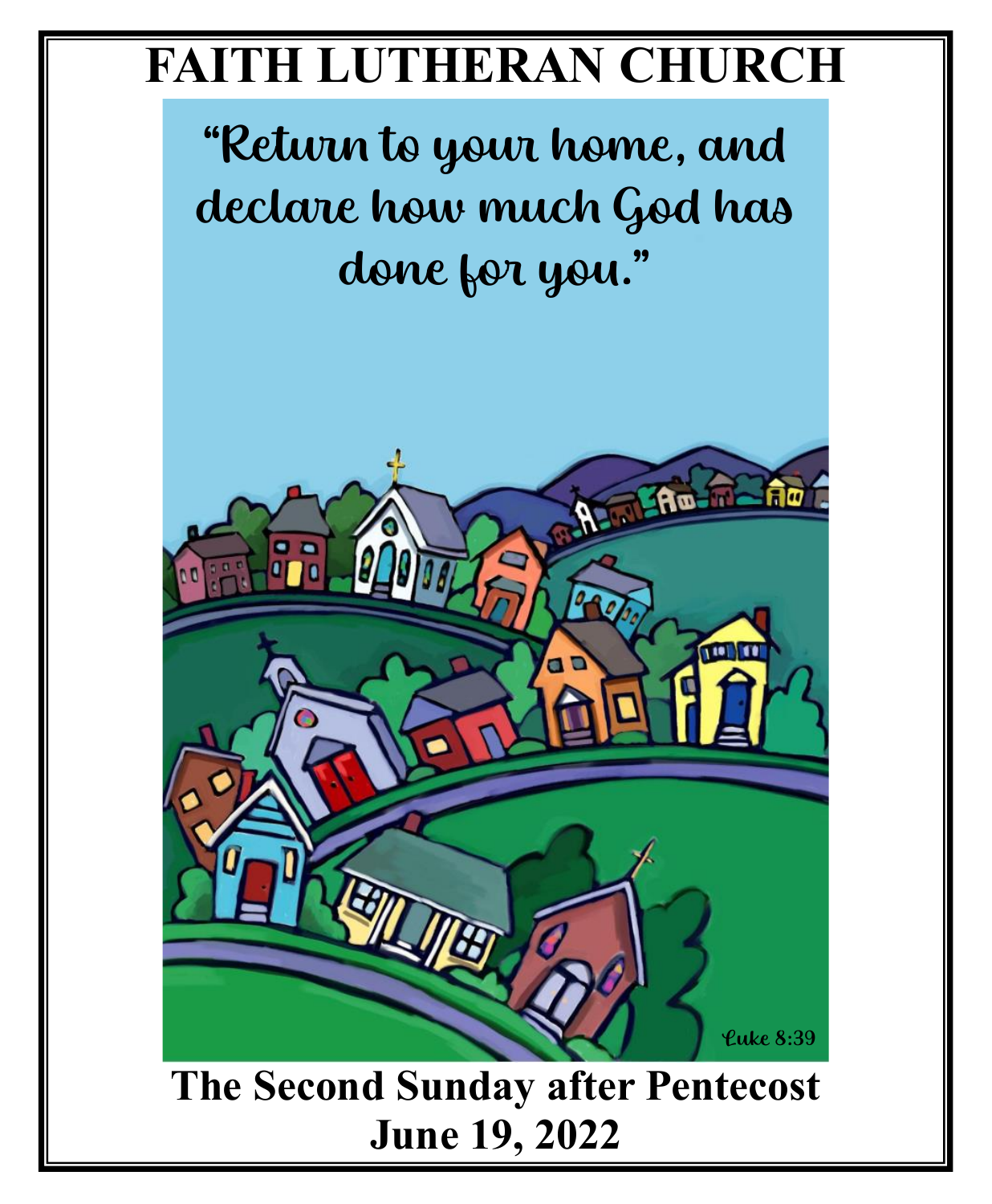# **FAITH LUTHERAN**

# **An Evangelical Lutheran Church**



3374 Maybank Highway John's Island, SC 29455 Church: (843) 559-1242 Pastor: (843) 469-3630 Email: faithjohnsisland@gmail.com Website: www.FaithJohnsIsland.org Pastor's Email: TomCassem@gmail.com

**Ministers:** *The Disciples at Faith Lutheran Church* **Pastor:** *The Rev. Thomas A. Cassem* **Organist:** *Helena Bradford*

# **INTRODUCTION**

This Sunday's texts paint startling pictures of the horrific nature of sin. The church's repeated celebration of holy communion counters that tragic reality in a continued showing forth of the death of Jesus until he comes again. It is a dramatic declaration of "how much God has done for you."

## *WE PREPARE* **PRELUDE**

**WELCOME AND ANNOUNCEMENTS** 

**GREETING**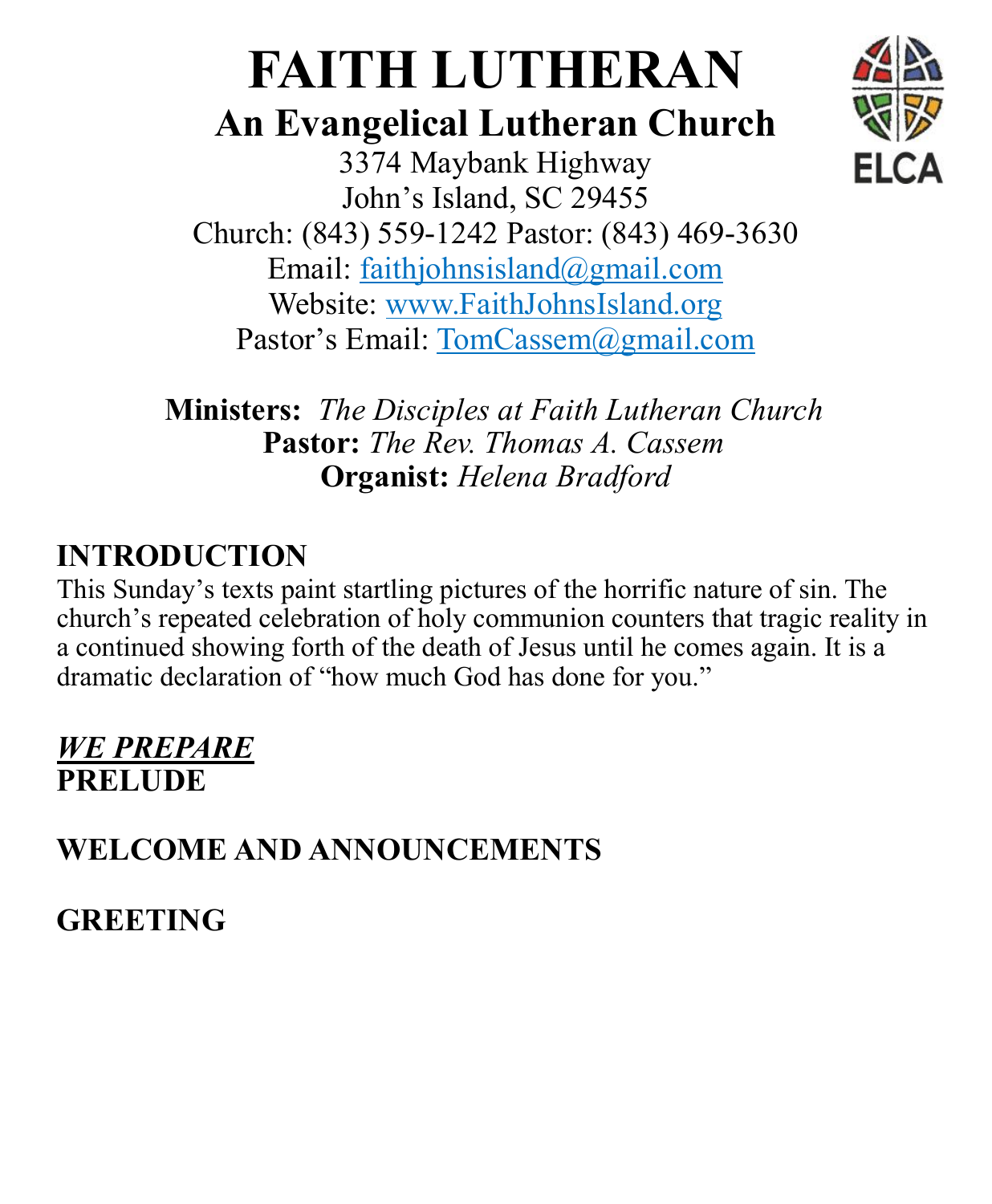#### **GATHERING HYMN**

**ELW 705** 

God of Grace and God of Glory



Text: Harry E. Fosdick, 1878-1969 Music: CWM RHONDDA, John Hughes, 1873-1932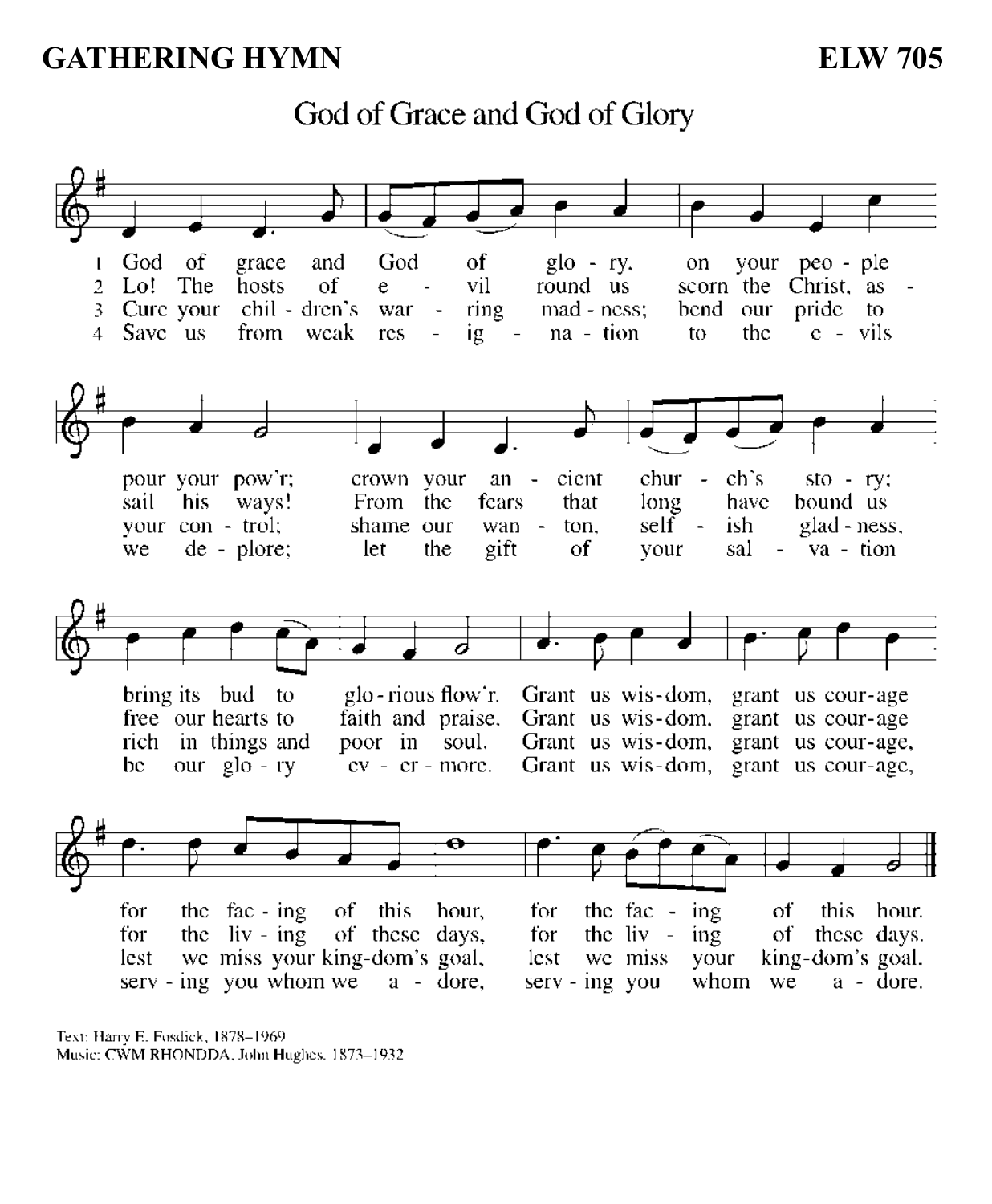# **CONFESSION AND FORGIVENESS**

*All may make the sign of the cross* ☩*, the sign marked at baptism, as the presiding minister begins.* 

- P Blessed be the holy Trinity,  $\pm$  one God, whose steadfast love endures forever.
- **C Amen.**
- P Let us confess our sin in the presence of God and of one another.

*(We sit or kneel for our confession.)*

*Silence for reflection and self-examination.*

- P Merciful God,
- **C we confess that we have not followed your path but have chosen our own way. Instead of putting others before ourselves, we long to take the best seats at the table. When met by those in need, we have too often passed by on the other side. Set us again on the path of life. Save us from ourselves and free us to love our neighbors. Amen.**
- P Hear the good news! God does not deal with us according to our sins but delights in granting pardon and mercy. In the name of  $\pm$  Jesus Christ, your sins are forgiven. You are free to love as God loves.
- **C Amen.**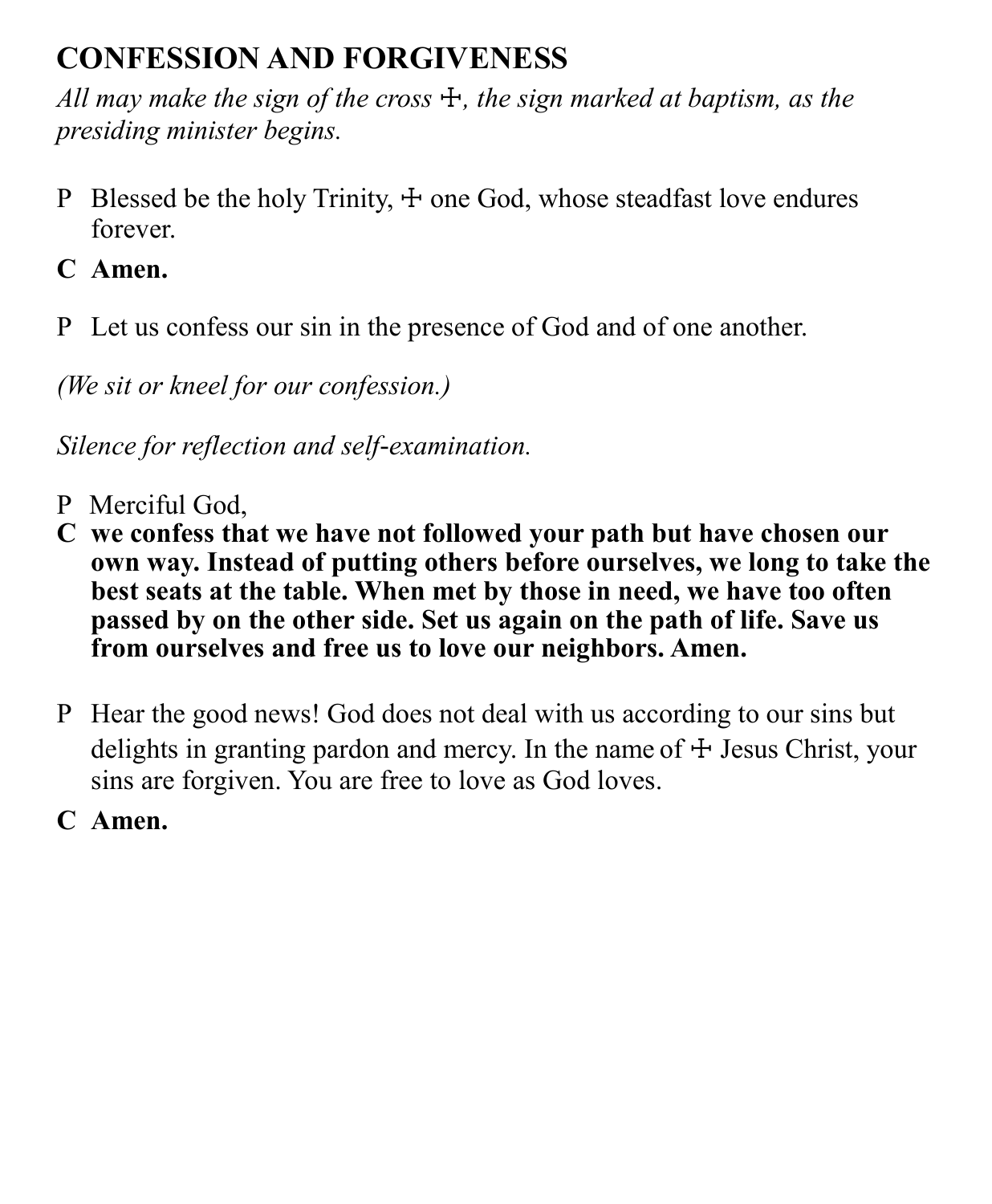# **WE PRAISE GOD HYMN OF PRAISE** ELW pg. 149

**"This is the Feast"**



#### **Song continues on next page with Stanza 2**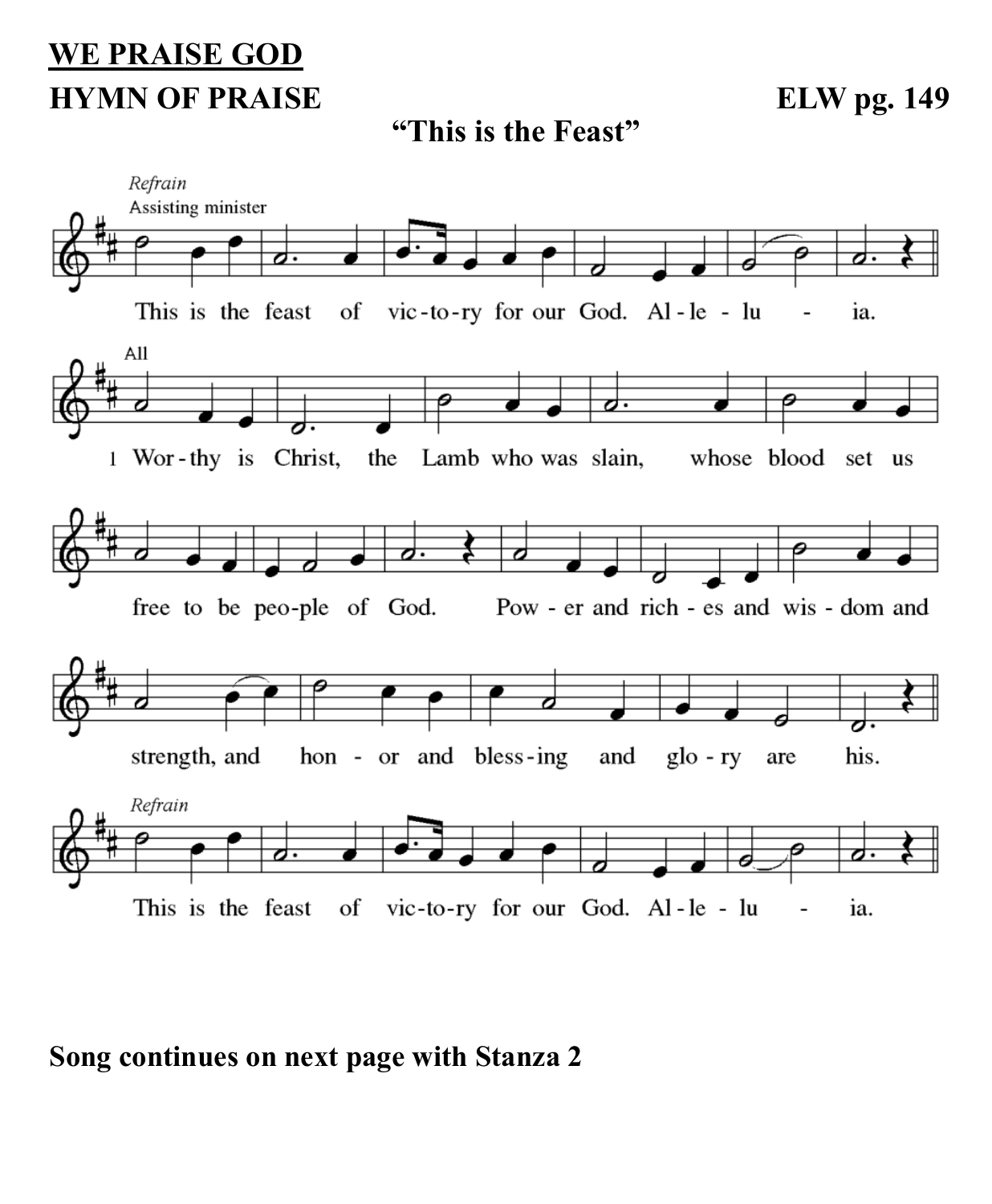

#### **PRAYER OF THE DAY**

- P The Lord be with you.
- **C And also with you.**
- P Let us pray.
- **C O Lord God, we bring before you the cries of a sorrowing world. In your mercy set us free from the chains that bind us, and defend us from everything that is evil, through Jesus Christ, our Savior and Lord. Amen.**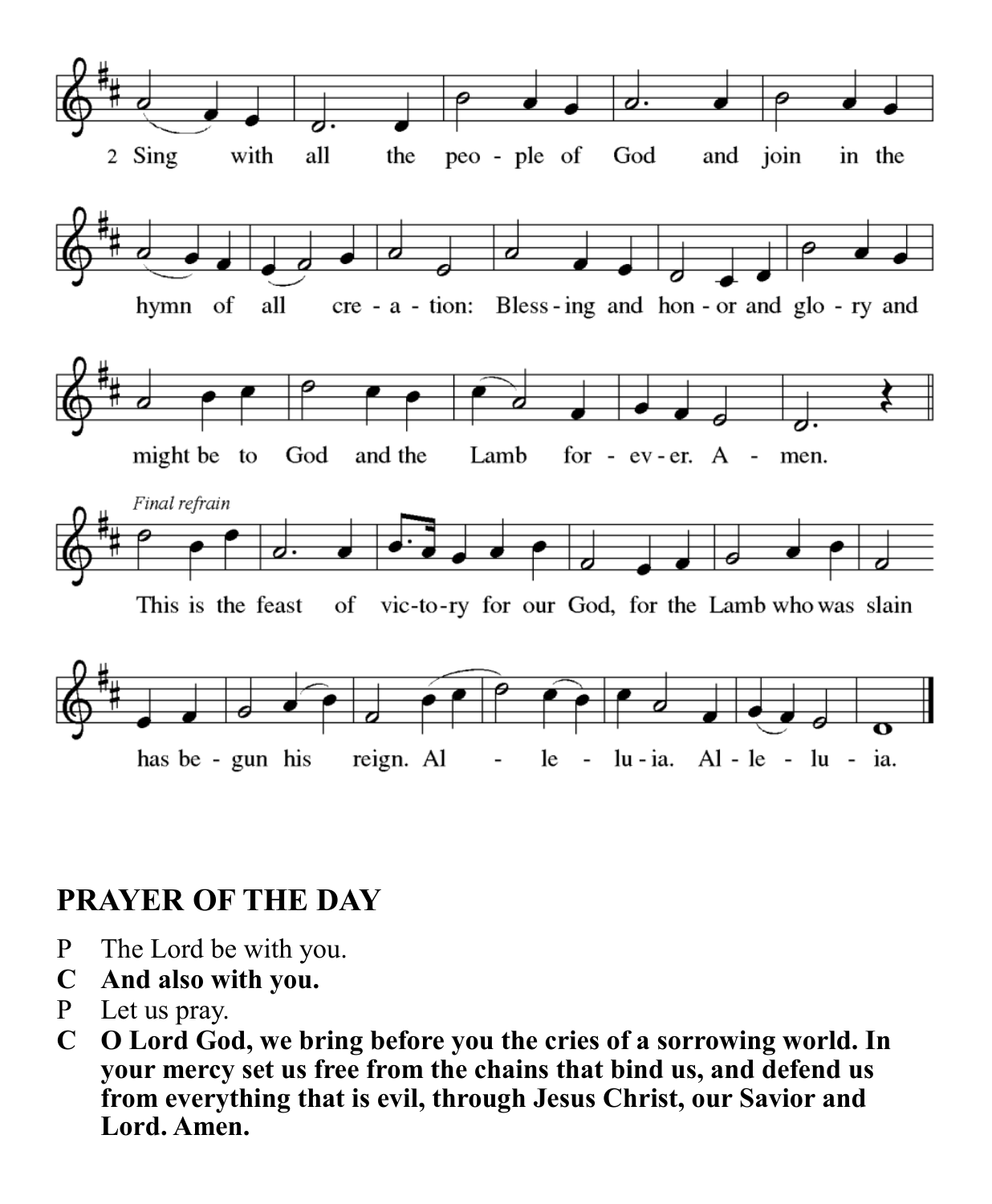# *WE HEAR GOD'S WORD*

# **First Reading: Isaiah 65:1-9**

*The prophet announces God's impatience. The people's self-absorption is idolatry, and images of practices that displease God fill this reading. Like a vintner who crushes the grape to release the wine, God will use Israel's exile to establish a new community of the faithful.*

<sup>1</sup>I was ready to be sought out by those who did not ask,

to be found by those who did not seek me.

I said, "Here I am, here I am,"

to a nation that did not call on my name.

 $2I$  held out my hands all day long to a rebellious people,

who walk in a way that is not good, following their own devices;

 $3a$  people who provoke me to my face continually,

sacrificing in gardens and offering incense on bricks;

<sup>4</sup>who sit inside tombs, and spend the night in secret places;

who eat swine's flesh, with broth of abominable things in their vessels;

<sup>5</sup>who say, "Keep to yourself, do not come near me, for I am too holy for you."

These are a smoke in my nostrils, a fire that burns all day long.

 $6$ See, it is written before me:

I will not keep silent, but I will repay;

I will indeed repay into their laps

 $\sigma$  their iniquities and their ancestors' iniquities together, says the LORD; because they offered incense on the mountains

and reviled me on the hills, I will measure into their laps

full payment for their actions.

 $8$ Thus says the LORD:

As the wine is found in the cluster, and they say, "Do not destroy it, for there is a blessing in it,"

so I will do for my servants' sake, and not destroy them all.

 $9$ I will bring forth descendants from Jacob, and from Judah inheritors of my mountains;

my chosen shall inherit it,

and my servants shall settle there.

- L The Word of the Lord.
- **C Thanks be to God.**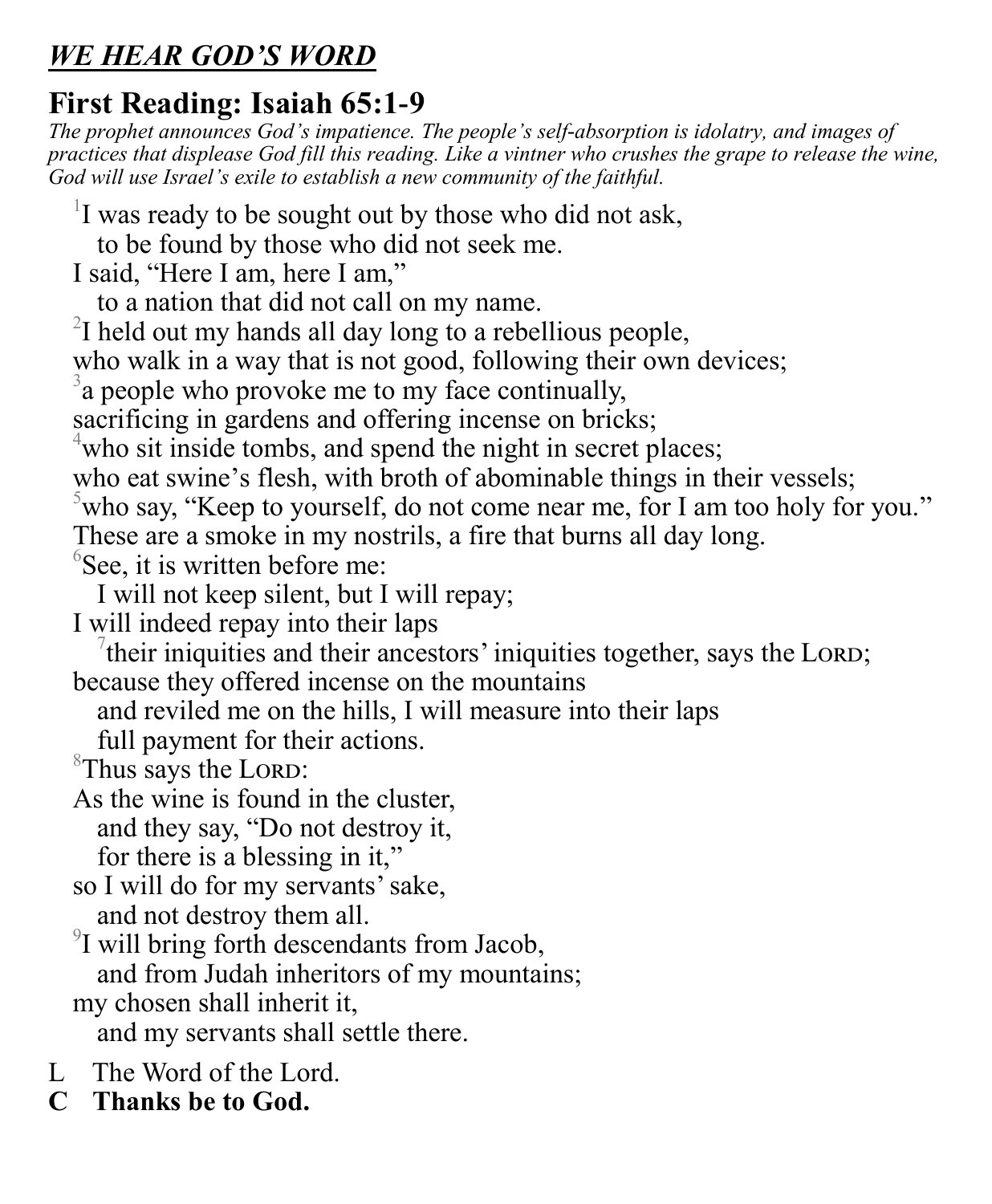#### **Psalm: Psalm 22:19-28**

*To be read responsively by whole verse*

*In the midst of the assembly, I will praise you. (Ps. 22:22)*

- <sup>19</sup>But you, O LORD, be not far away;
	- O my help, hasten to my aid.
- <sup>20</sup>**Deliver me from the sword, my life from the power of the dog.**
- $21$ Save me from the lion's mouth!
- From the horns of wild bulls you have rescued me.
- <sup>22</sup>**I will declare your name to my people; in the midst of the assembly I will praise you.**
- <sup>23</sup>You who fear the LORD, give praise! All you of Jacob's line, give glory. Stand in awe of the LORD, all you offspring of Israel.
- <sup>24</sup>For the LORD does not despise nor abhor the poor in their poverty; neither is the LORD's face hidden from them: but when they cry out, the LORD hears them.
- $^{25}$ From you comes my praise in the great assembly; I will perform my vows in the sight of those who fear the LORD.
- <sup>26</sup>**The poor shall eat and be satisfied,** Let those who seek the LORD give praise! **May your hearts live forever!**
- $^{27}$ All the ends of the earth shall remember and turn to the LORD; all the families of nations shall bow before God.
- <sup>28</sup>**For dominion belongs to the Lord, who rules over the nations.**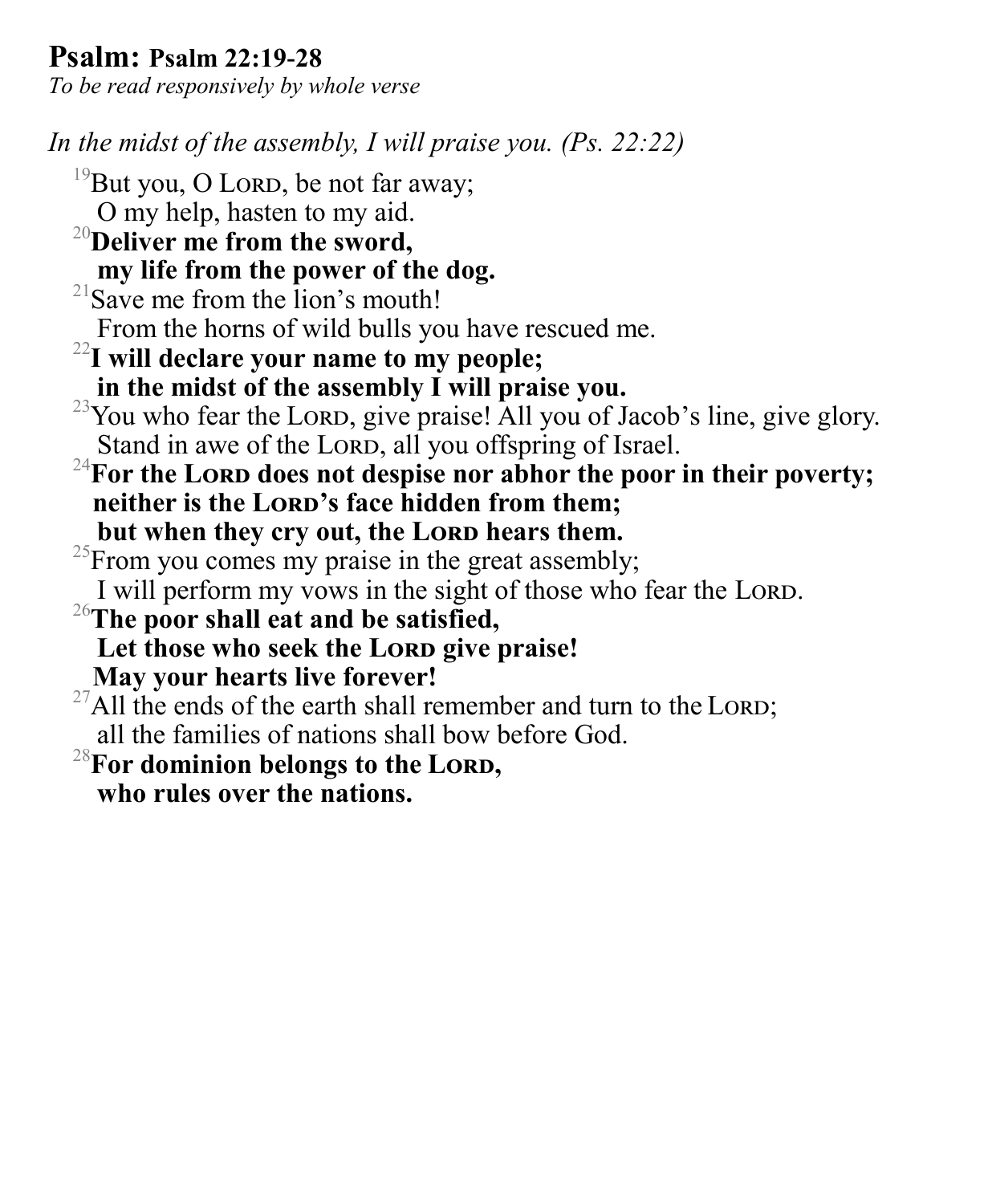### **Second Reading: Galatians 3:23-29**

*For Paul, baptism is a powerful bond that unites people not only with God but with other believers. Those who call themselves children of God experience a transformation that removes prejudices of race, social class, or gender in favor of true unity in Christ.*

 $^{23}$ Now before faith came, we were imprisoned and guarded under the law until faith would be revealed. <sup>24</sup>Therefore the law was our disciplinarian until Christ came, so that we might be justified by faith.  $^{25}$ But now that faith has come, we are no longer subject to a disciplinarian,  $^{26}$  for in Christ Jesus you are all children of God through faith. <sup>27</sup>As many of you as were baptized into Christ have clothed yourselves with Christ. <sup>28</sup>There is no longer Jew or Greek, there is no longer slave or free, there is no longer male and female; for all of you are one in Christ Jesus. <sup>29</sup>And if you belong to Christ, then you are Abraham's offspring, heirs according to the promise.

- L The Word of the Lord.
- **C Thanks be to God.**

# **GOSPEL ACCLAMATION**

*The assembly stands to welcome the gospel.* 

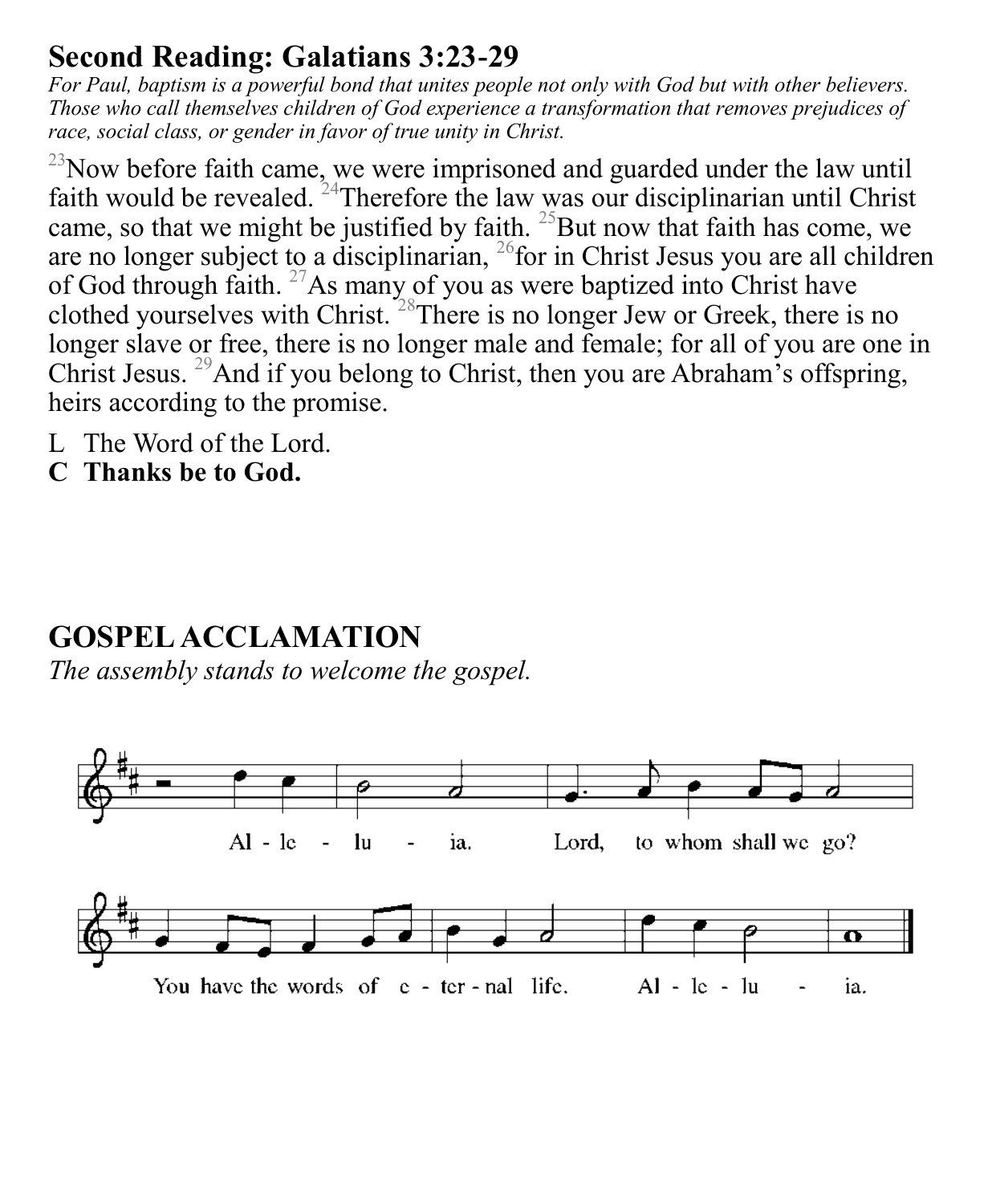### **Gospel: Luke 8:26-39**

*Jesus' mission includes foreigners and his authority extends to the casting out of demons. Some who witness Jesus' work are seized with confusion and fear, but the man who was healed is commissioned to give testimony to God's mercy and power.*

#### P The Holy Gospel according to St. Luke, the  $8<sup>th</sup>$  Chapter. **C Glory to you, O Lord.**

<sup>26</sup>Then [Jesus and his disciples] arrived at the country of the Gerasenes, which is opposite Galilee.  $^{27}$ As he stepped out on land, a man of the city who had demons met him. For a long time he had worn no clothes, and he did not live in a house but in the tombs. <sup>28</sup>When he saw Jesus, he fell down before him and shouted at the top of his voice, "What have you to do with me, Jesus, Son of the Most High God? I beg you, do not torment me"— $^{29}$  for Jesus had commanded the unclean spirit to come out of the man. (For many times it had seized him; he was kept under guard and bound with chains and shackles, but he would break the bonds and be driven by the demon into the wilds.)  $30$  Jesus then asked him, "What is your name?" He said, "Legion"; for many demons had entered him. <sup>31</sup>They begged him not to order them to go back into the abyss.

 $2^{\circ}$ Now there on the hillside a large herd of swine was feeding; and the demons begged Jesus to let them enter these. So he gave them permission.<sup>33</sup>Then the demons came out of the man and entered the swine, and the herd rushed down the steep bank into the lake and was drowned.

 $34$ When the swineherds saw what had happened, they ran off and told it in the city and in the country. <sup>35</sup>Then people came out to see what had happened, and when they came to Jesus, they found the man from whom the demons had gone sitting at the feet of Jesus, clothed and in his right mind. And they were afraid.  $36$ Those who had seen it told them how the one who had been possessed by demons had been healed.  $37$ Then all the people of the surrounding country of the Gerasenes asked Jesus to leave them; for they were seized with great fear. So he got into the boat and returned. <sup>38</sup>The man from whom the demons had gone begged that he might be with him; but Jesus sent him away, saying,  $394$ . Return to your home, and declare how much God has done for you." So he went away, proclaiming throughout the city how much Jesus had done for him.

P The Gospel of the Lord.

**C Praise to you, O Christ.**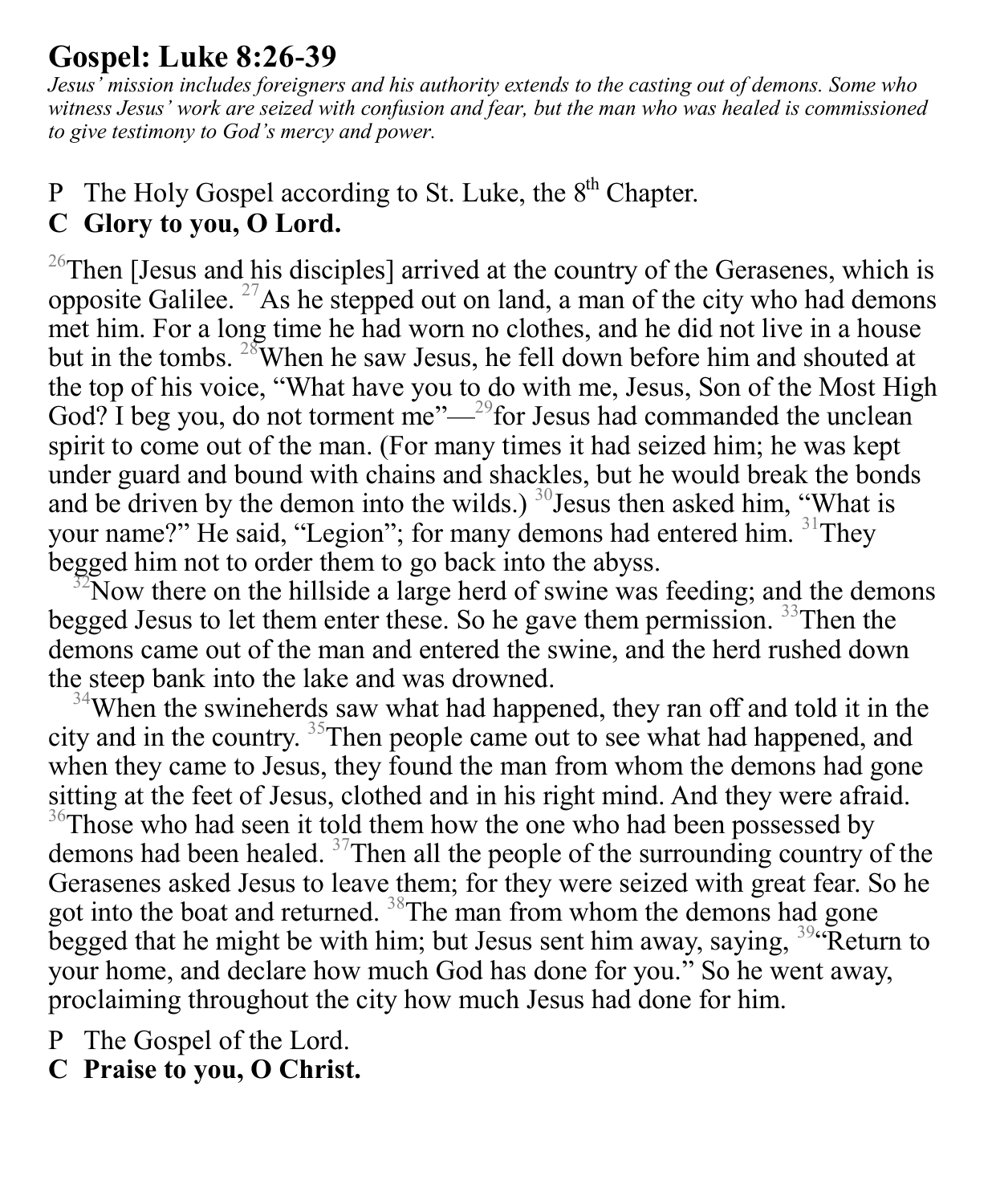#### **CHILDREN'S SERMON**

*All children are invited to come to the Altar steps for a special "Children's message".*

**SERMON** Rev. Thomas A. Cassem

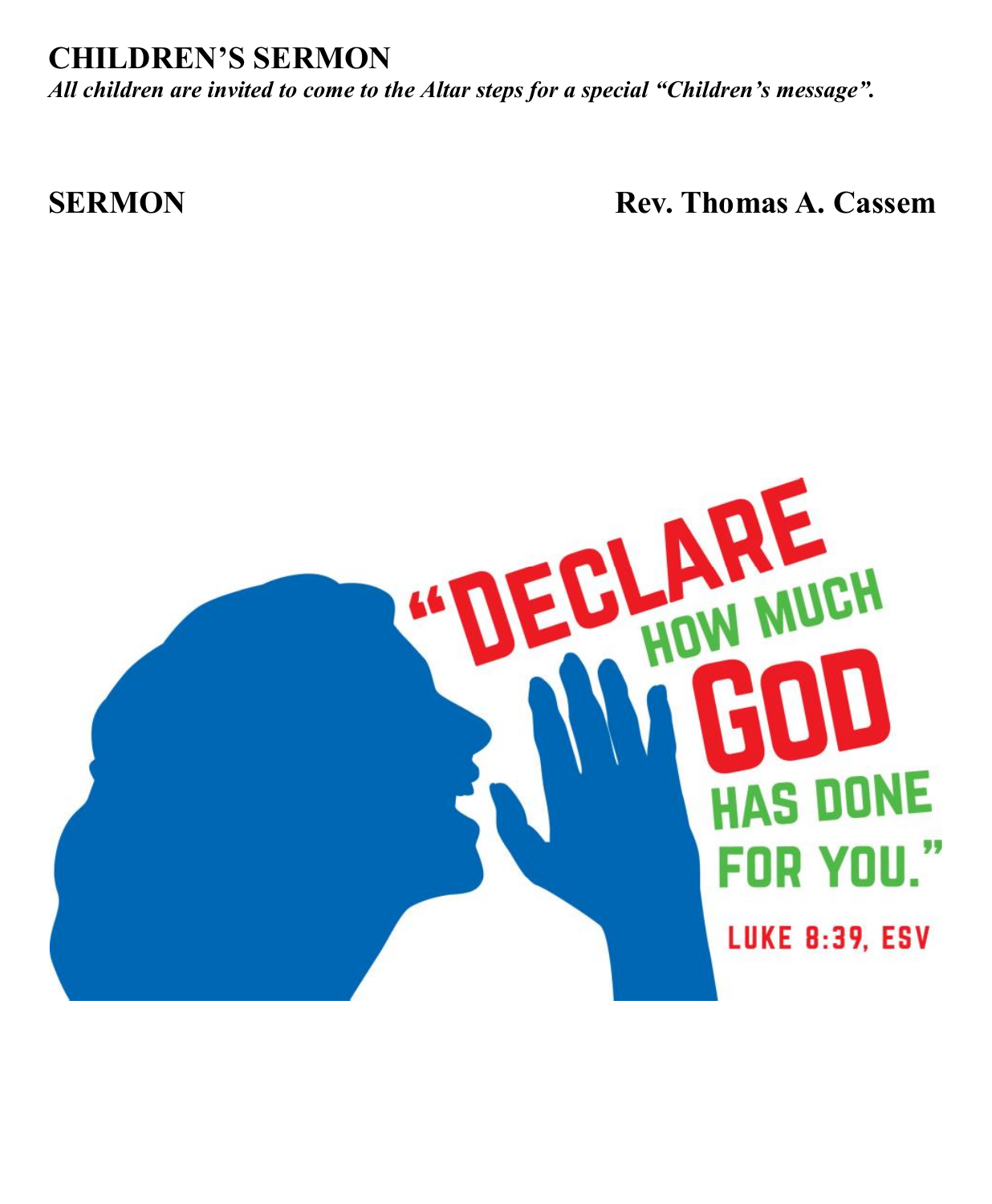# *WE RESPOND TO GOD 'S WORD* **HYMN OF THE DAY** ELW 843

#### Praise the One Who Breaks the Darkness



Text: Rusty Edwards, b. 1955

Music: NETTLETON, J. Wyeth. Repository of Sacred Music, Part II, 1813

Text © 1987 Hope Publishing Company, Carol Stream, II. 60188. All rights reserved. Used by permission.

Duplication in any form prohibited without permission or valid license from copyright administrator.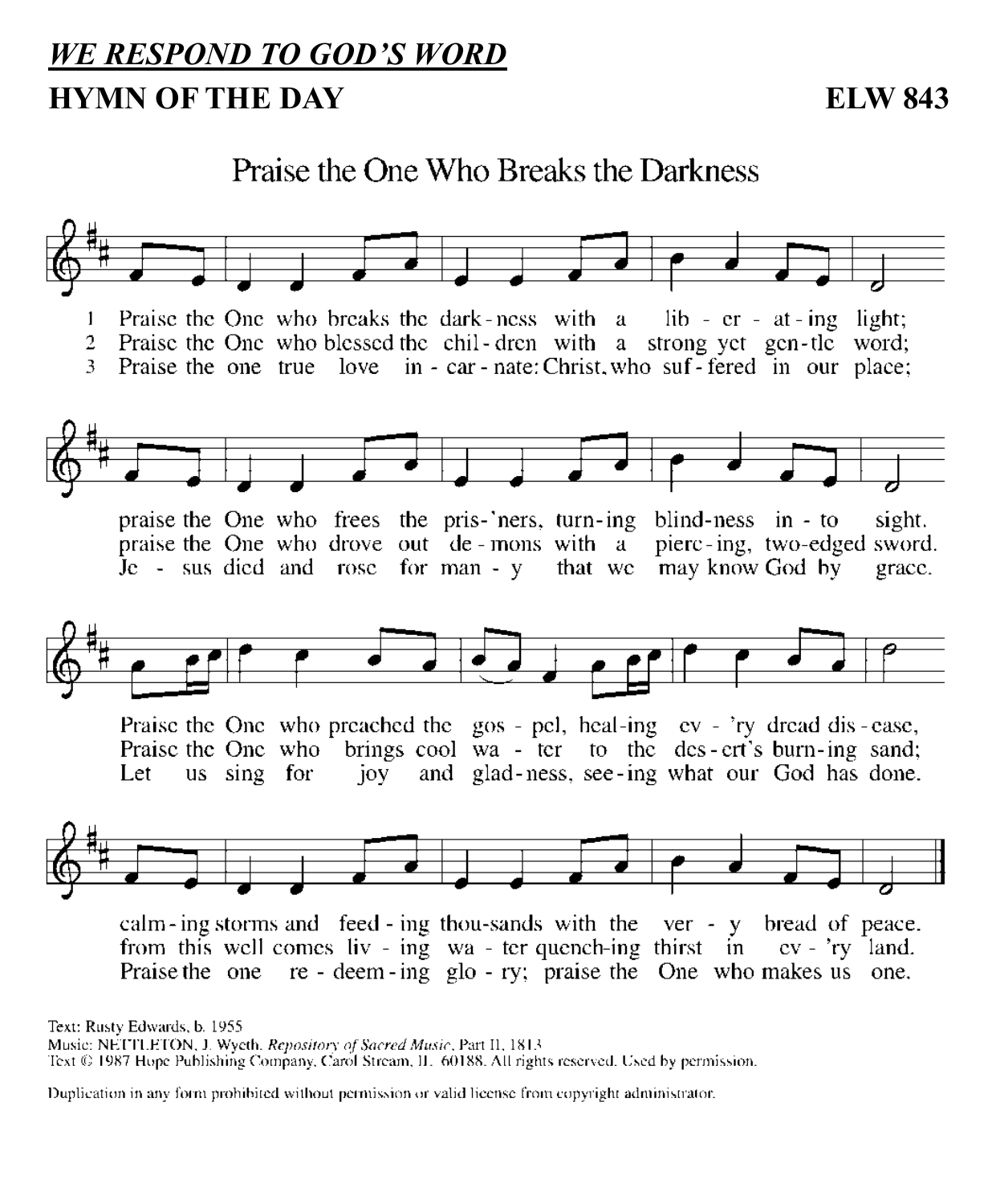#### **THE APOSTLES CREED**

**I believe in God, the Father almighty, creator of heaven and earth. I believe in Jesus Christ, God's only Son, our Lord, who was conceived by the Holy Spirit, born of the Virgin Mary, suffered under Pontius Pilate, was crucified, died, and was buried; he descended to the dead. On the third day he rose again; he ascended into heaven, he is seated at the right hand of the Father, and he will come to judge the living and the dead. I believe in the Holy Spirit, the holy catholic Church, the communion of saints, the forgiveness of sins, the resurrection of the body, and the life everlasting. Amen**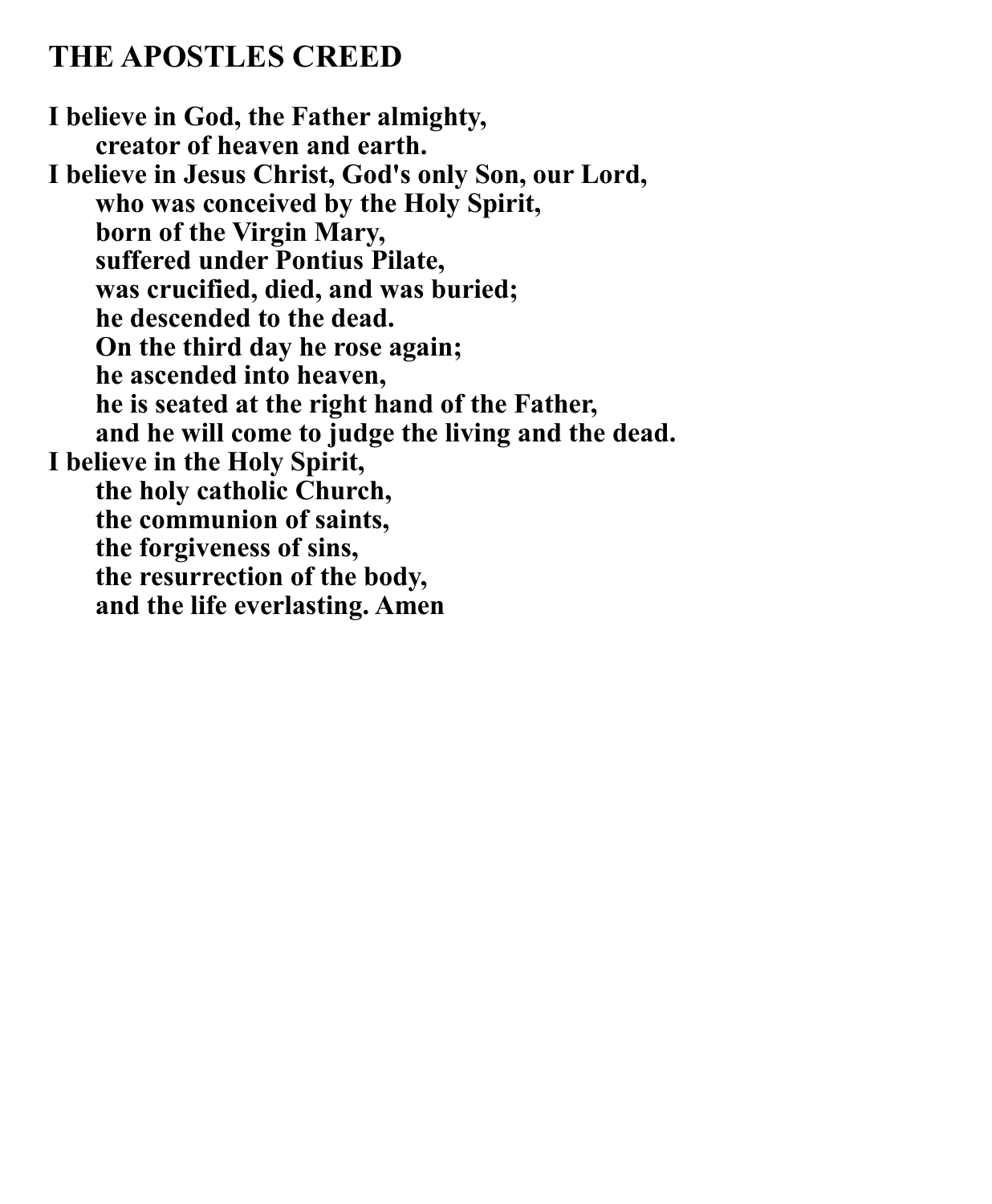# **Prayers of Intercession**

L United in Christ and guided by the Spirit, we pray for the church, the creation, and all in need.

#### *A brief silence.*

L Holy God, you hear the cries of those who seek you. Equip your church with evangelists who reveal the continuous call of your outstretched hands and your promises of a home in you. God of grace,

#### **C hear our prayer.**

L You hear the cries of the earth. Restore places where land, air, and waterways have been harmed. Guide us to develop and implement sources of energy and food production that do not destroy the earth. God of grace,

#### **C hear our prayer.**

L You hear the cries of those who are marginalized or cast out. Bring true freedom and human flourishing to all your beloved children. God of grace,

#### **C hear our prayer.**

L You hear the cries of those who suffer. Come to the aid of all who are homeless, naked, hungry, and sick. Bring peace to any experiencing mental illness, that they can clearly recognize your loving presence. God of grace,

#### **C hear our prayer.**

L You hear the cries of those who celebrate and those who grieve on this Father's Day. Nurture mutual love and tender care in all relationships. Comfort those for whom this day brings sadness or longing. God of grace,

#### **C hear our prayer.**

L We lift up to you all who are especially on our hearts silently or spoken. (*A Brief Silence for Petitions)* God of grace,

#### **C hear our prayer.**

L We give thanks for the faithful departed whose lives proclaimed all you had done for them. At the last, unite us with them as we make our home in you. God of grace,

#### **C hear our prayer.**

- L God of every time and place, in Jesus' name and filled with your Holy Spirit, we entrust these spoken prayers and those in our hearts into your holy keeping.
- **C Amen.**

# **SHARING OUR LORD'S PEACE**

*The minister and the assembly greet each other in the peace of the risen Christ.*

- P The peace of the Lord be with you all.
- **C And also with you.**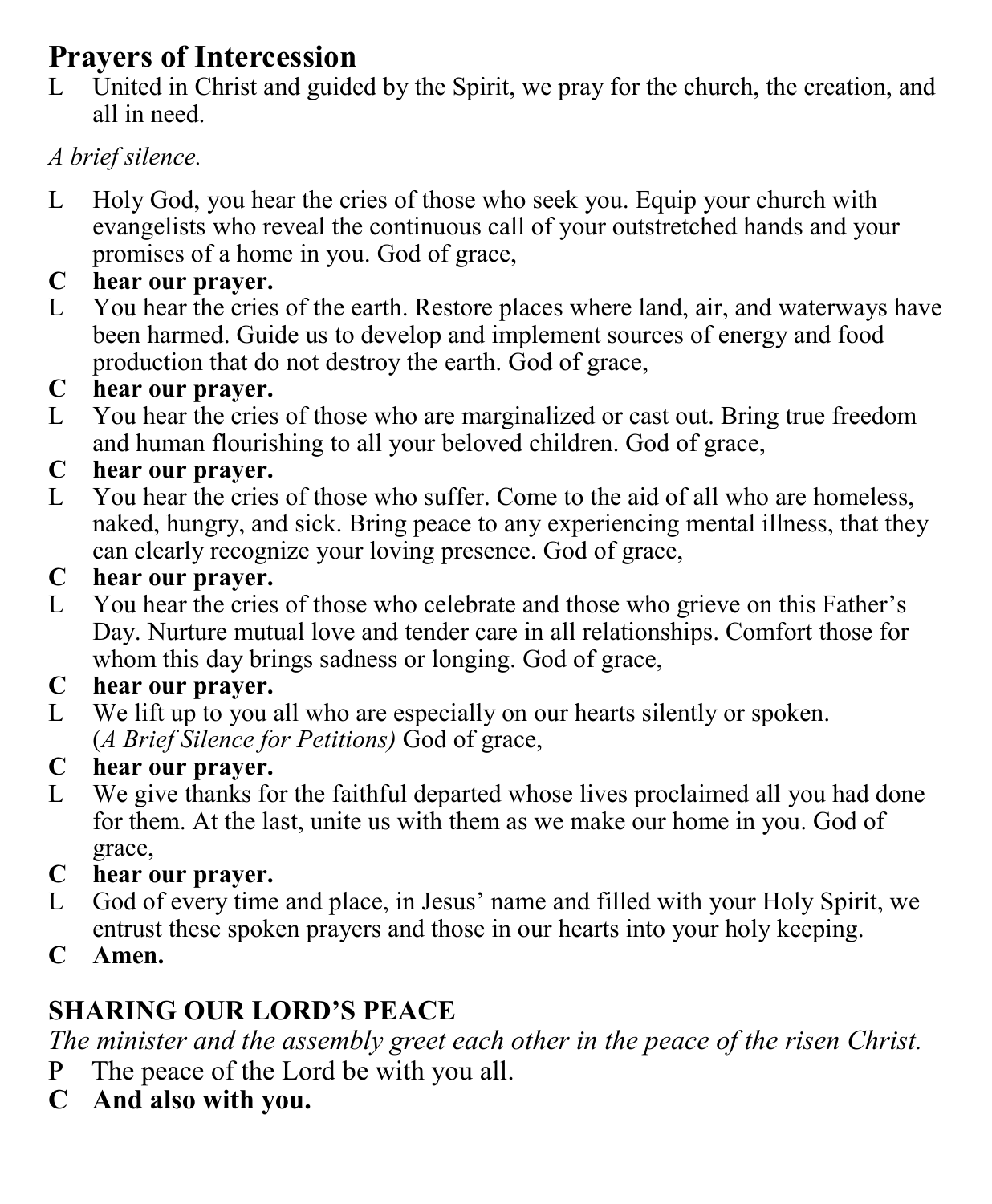# **MUSICAL OFFERING**

# **OFFERING**

*We acknowledge the offerings given for the mission of the church.*

# **OFFERING PRAYER**

- P Let us pray.
- **C God of abundance: you have set before us a plentiful harvest. As we feast on your goodness, strengthen us to labor in your field and equip us to bear fruit for the good of all, in the name of Jesus. Amen.**

# **WE RECEIVE GOD'S GIFT HOLY COMMUNION**

# **Great Thanksgiving**

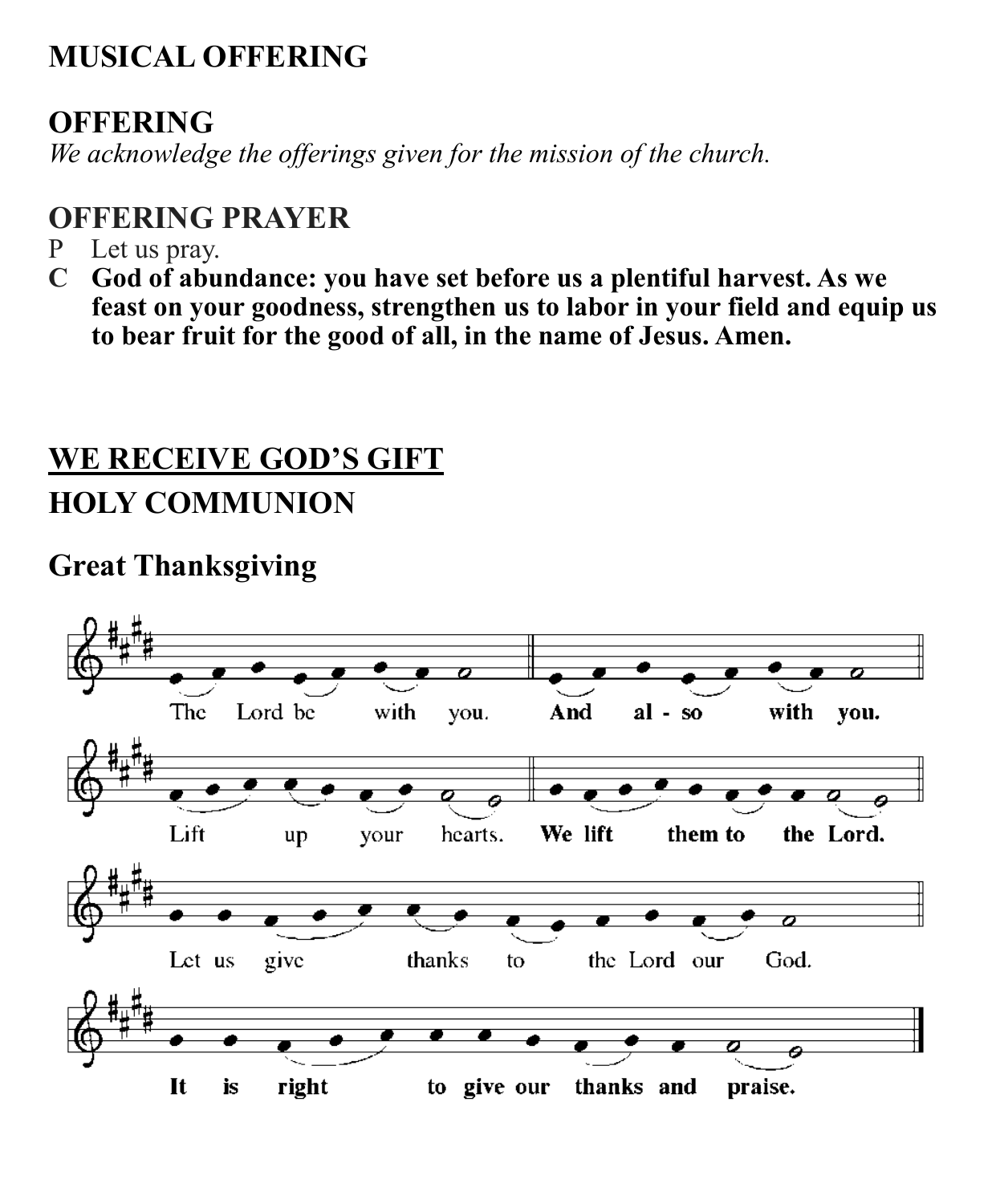#### *The presiding minister continues:*

P It is indeed right, our duty and our joy, that we should at all times and in all places give thanks and praise to you, almighty and merciful God, through our Savior Jesus Christ; who on this day overcame death and the grave, and by his glorious resurrection opened to us the way of everlasting life. And so, with all the choirs of angels, with the church on earth and the hosts of heaven, we praise your name and join their unending hymn:



### **HOLY, HOLY, HOLY LORD**

**WORDS OF INSTITUTION** *The Pastor leads us in the Words of Institution* (Not Printed) *Please direct your attention to the altar.*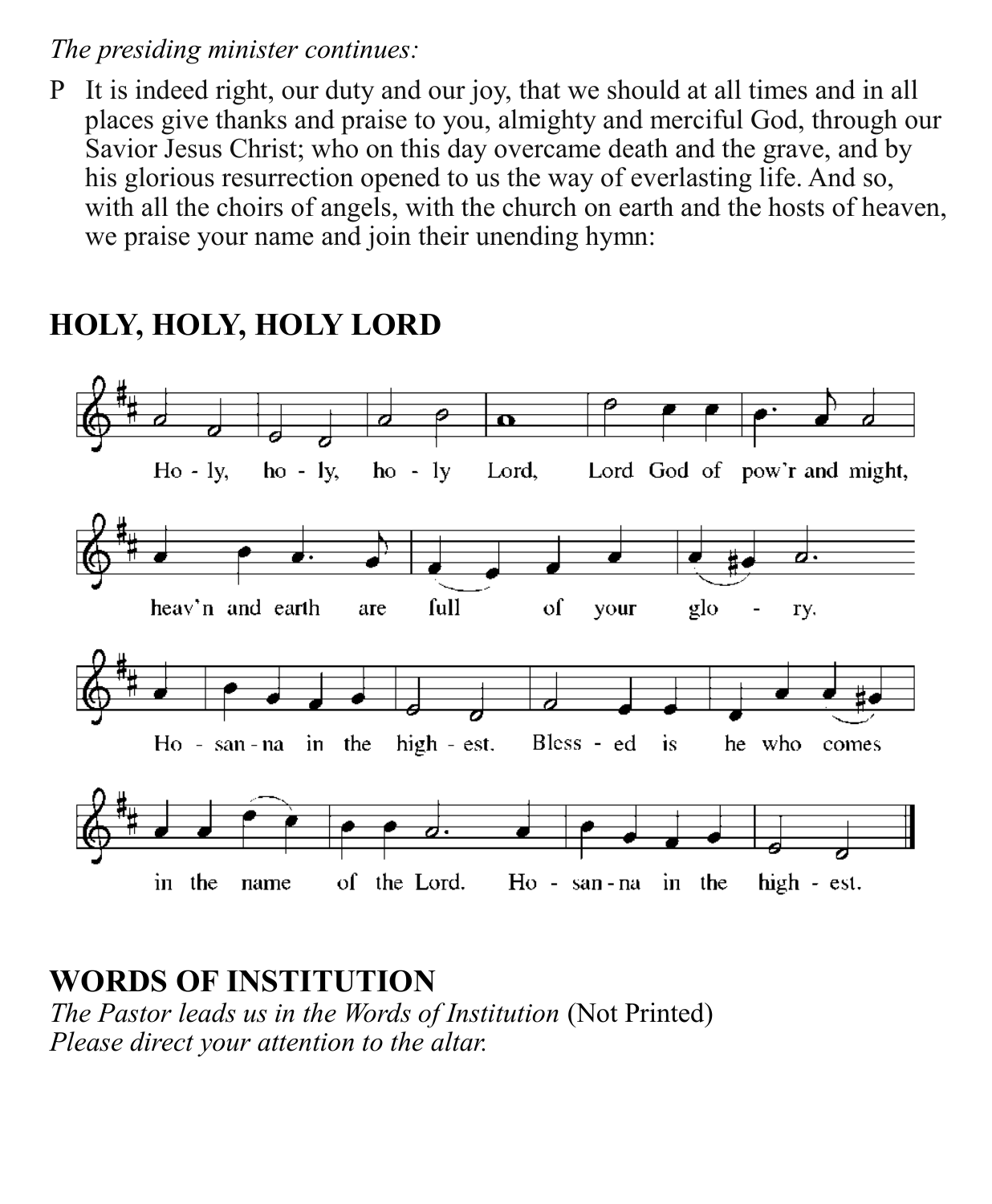# **LORD'S PRAYER**

P Lord remember us in your kingdom and teach us to pray.

**C Our Father, who art in heaven, hallowed be thy name, thy kingdom come, thy will be done, on earth as it is in heaven. Give us this day our daily bread; and forgive us our trespasses, as we forgive those who trespass against us; and lead us not into temptation, but deliver us from evil. For thine is the kingdom, and the power, and the glory, forever and ever. Amen.**

# **INVITATION TO COMMUNION**

- P The Gifts of God for the People of God.
- **C Thanks be to God.**

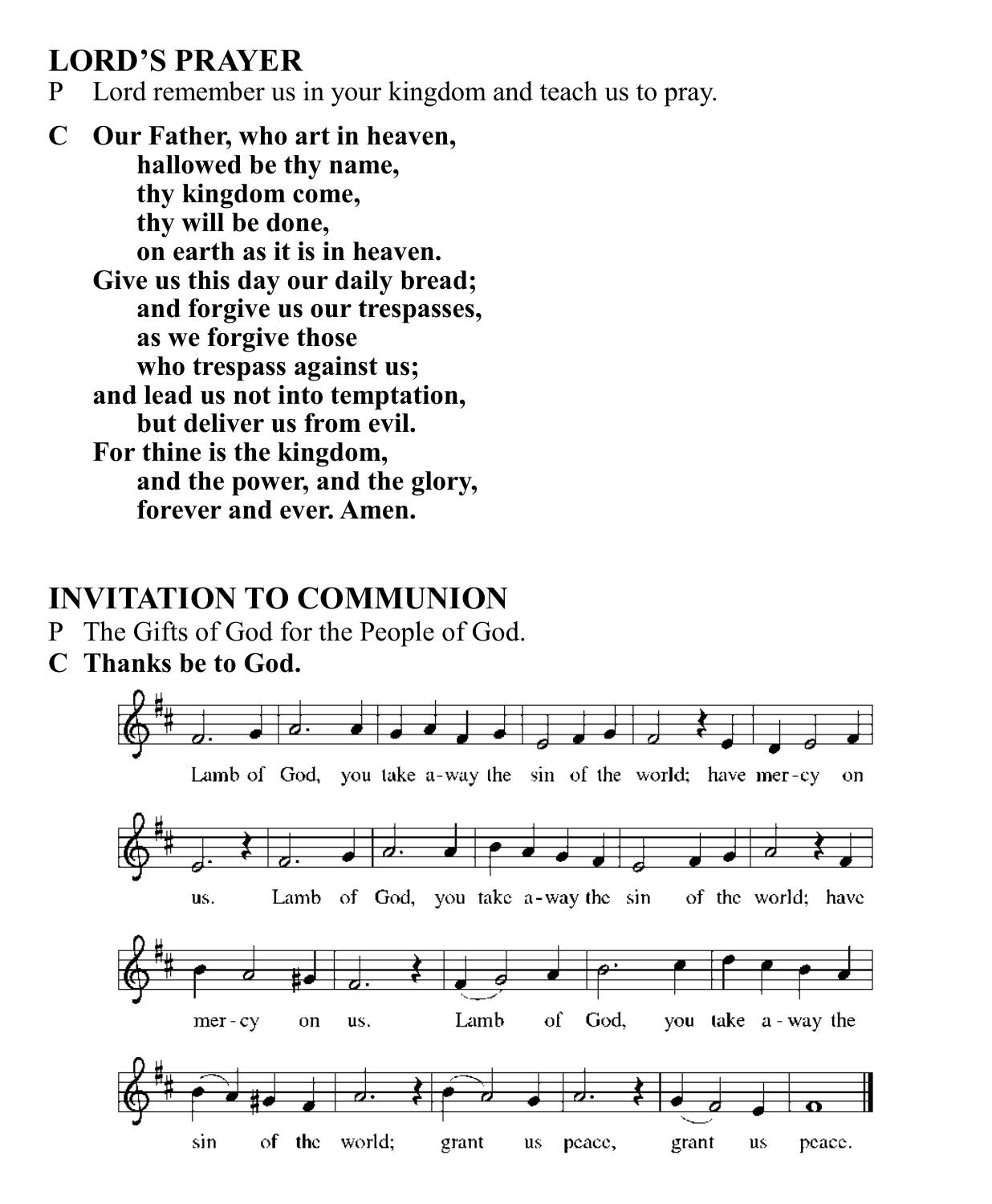# **WE RECEIVE HOLY COMMUNION**

# **Communion Distribution**

*Please be seated. All who celebrate with us the presence of the risen Christ in Holy Communion are invited to join us for this sacrament. You may come forward and receive the elements at the communion station or remain seated and use communion kits. Please remain seated until the ushers invite you to commune by pew. If you come forward, please return to your seat by the outside aisle. Children are invited for a blessing.*

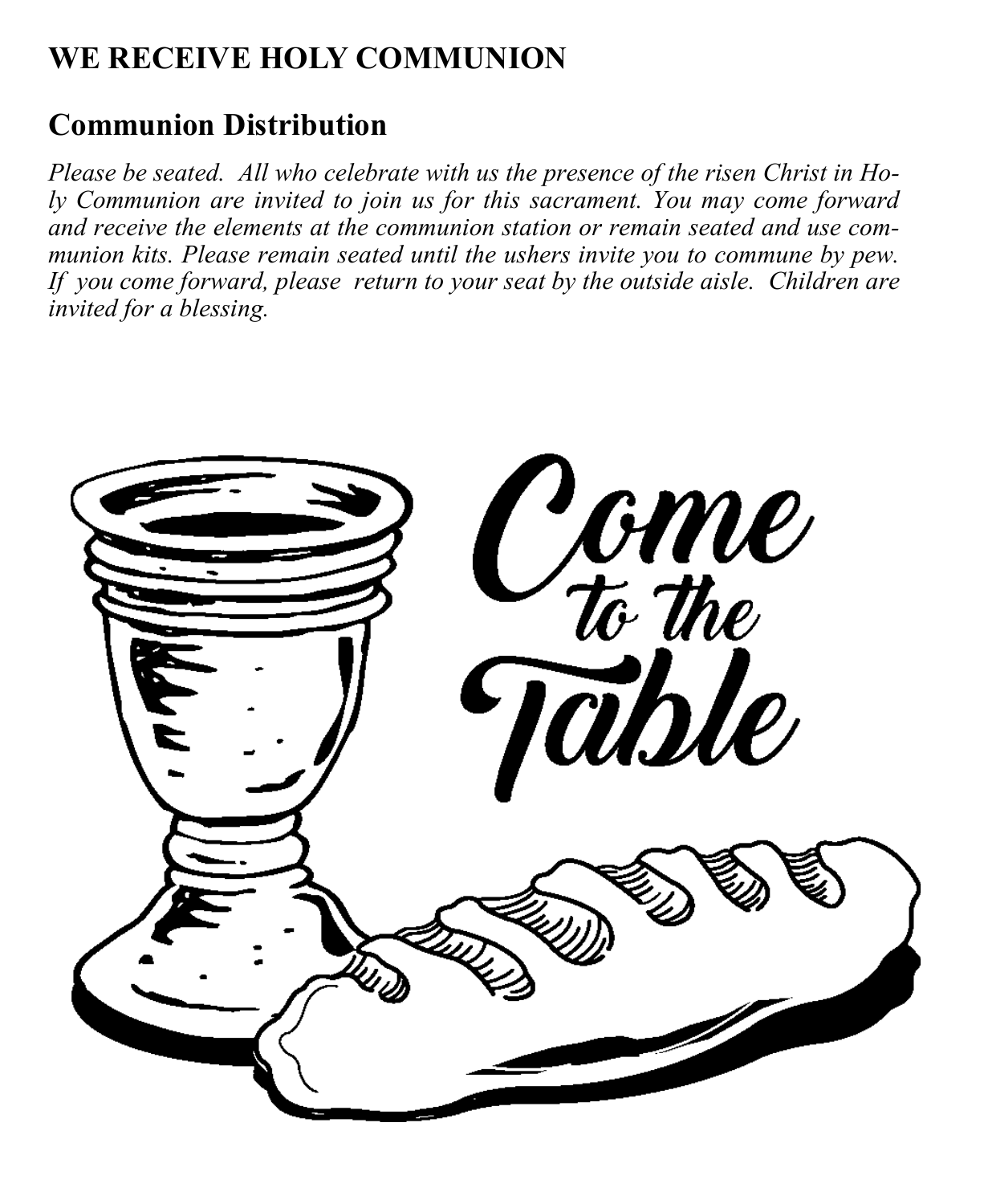#### We  $\sigma$ f for heal Lord,  $\mathbf{I}$ come to you  $ing.$  $\overline{a}$ walked through  $\overline{2}$  $As$ cient streets and once you an 3 through skills. through You touch phy si cians' **us** When nights through with wake  $ful \overline{4}$ long ness. are  $\overline{a}$ 5 Wc Ο  $10v$ ing come to you, Lord, in A mind. bod у. and soul, and pray that by your reached toward those pain, come, ris en Christ.  $in$  $a \text{cs}^*$ love  $\sigma f$ gifts the nurs of care, and through your gift when οf days strength runs low. grant **us** our dis  $\sim$ tress and pain, in trust that through our it's Spir touch we gain be whole.  $\overline{a}$ may a still with gain. mong **us** pow'r heal to a friends faith ful who lift lives our in prayer. pa - tience, Lord, calm ing know. your peace to nights and days your grace will heal. sus. - tain.

We Come to You for Healing, Lord

Text: Herman G. Stuempfle Jr., 1923-2007 Music: MARTYRDOM, Hugh Wilson, 1764–1824<br>Text © 2002 GIA Publications, Inc. 7404 S. Mason Ave., Chicago, IL 60638. www.giamusic.com 800.442.3358 All rights reserved. Used by permission.

Duplication in any form prohibited without permission or valid license from copyright administrator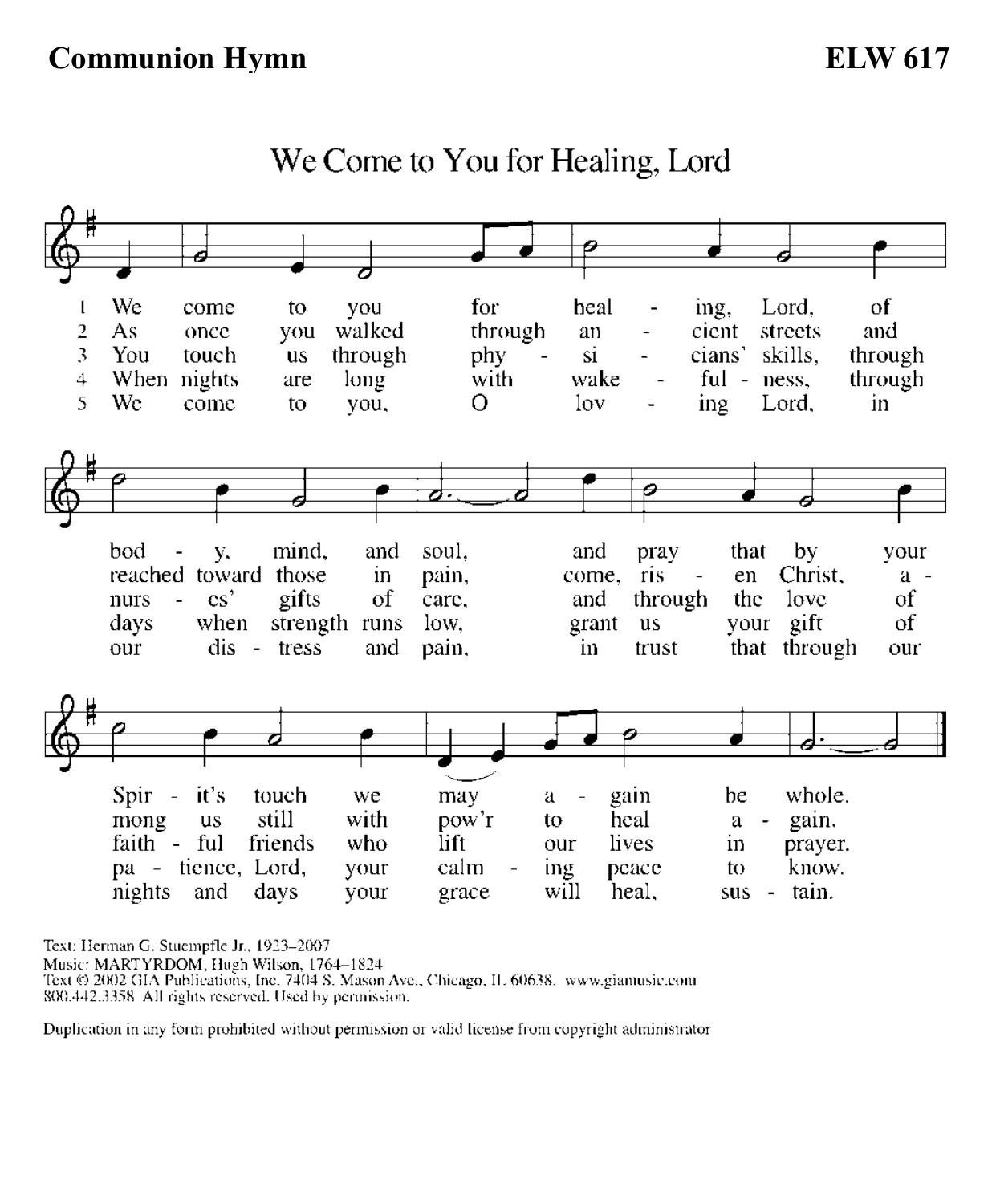#### **Communion Hymn**

**ELW 620** 



How Sweet the Name of Jesus Sounds

- 5 O Jesus, shepherd, guardian, friend, my prophet, priest, and king, my Lord, my life, my way, my end, accept the praise I bring.
- 6 How weak the effort of my heart, how cold my warmest thought; but when I see thee as thou art, I'll praise thee as I ought.
- 7 Till then I would thy love proclaim with every fleeting breath; and may the music of thy name refresh my soul in death!

Text: John Newton, 1725-1807, alt. Music: S1. PETER, Alexander R. Reinagle, 1799-1877

Duplication in any form prohibited without permission or valid license from copyright administrator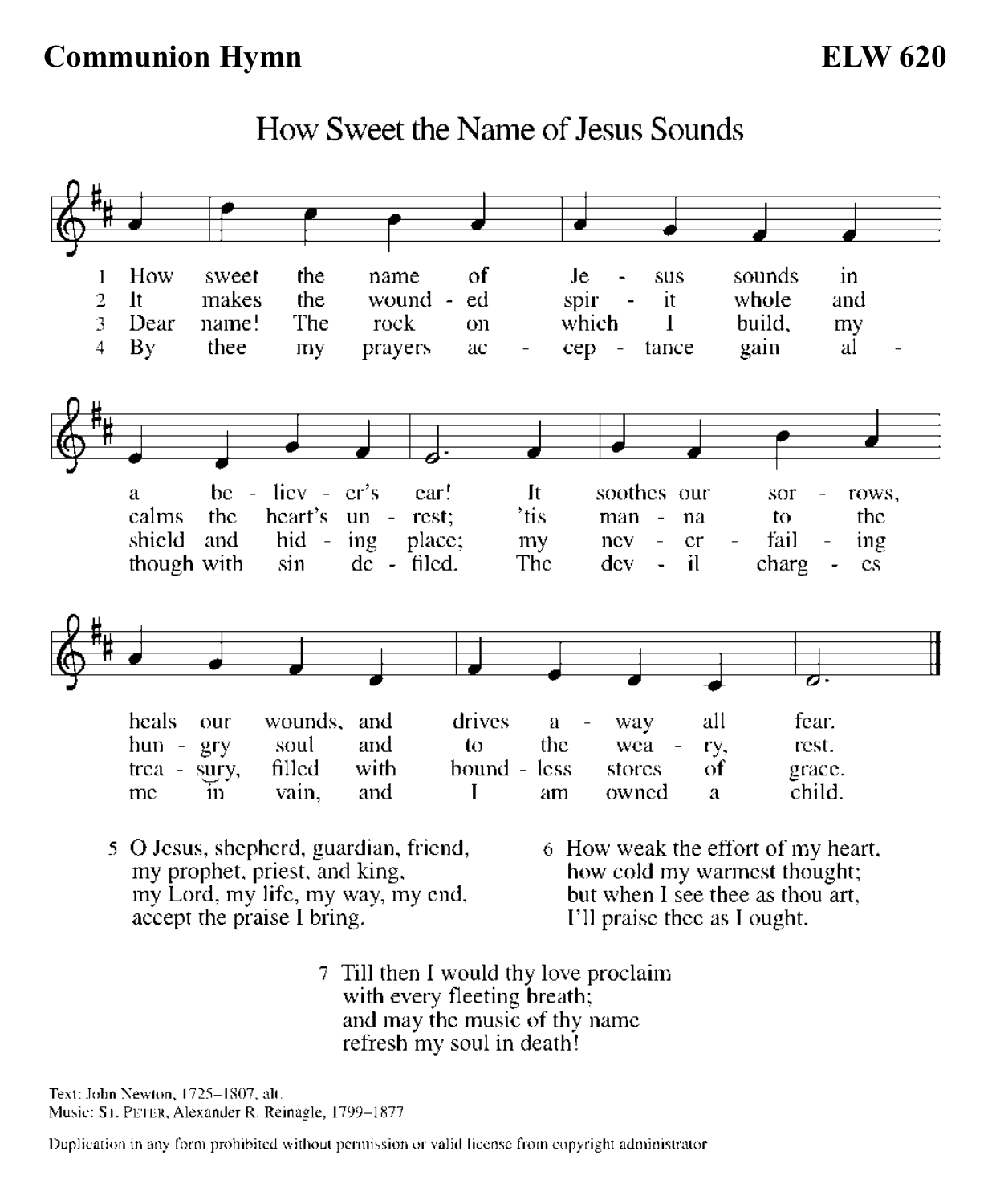# **Communion Blessing**

- P May the body and blood of our Lord Jesus Christ strengthen and keep you in his grace.
- **C Amen.**

# **Communion Prayer**

- P Let us pray.
- **C Life-giving God, through this meal you have bandaged our wounds and fed us with your mercy. Now send us forth to live for others, both friend and stranger, that all may come to know your love. This we pray in the name of Jesus. Amen.**

# **WE ARE SENT BENEDICTION**

- P The Lord bless you and keep you. The Lord make his face shine on you and be gracious to you. The Lord look upon you with favor and give you  $+$  peace.
- **C Amen**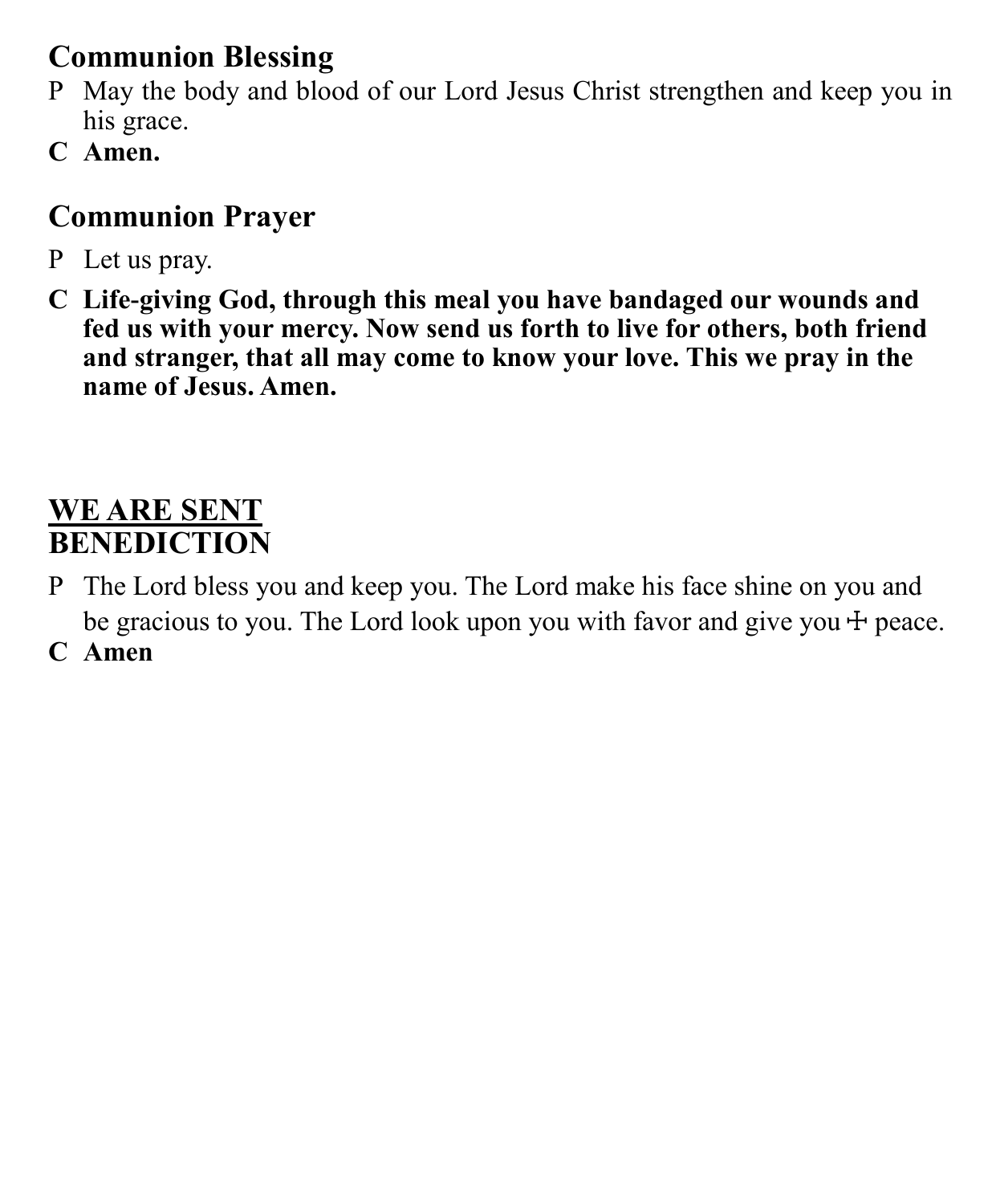#### heard the voice of Je - sus say, "Come un - to  $\mathbf{I}$ and me rest:  $\overline{\phantom{a}}$ heard the voice of  $Je - sus say, "Be - hold, I$  $\mathbf{I}$  $\overline{2}$  $free - ly$ give heard the voice of  $Je - sus - sav, 'I$ am this dark world's light;  $\overline{\mathbf{a}}$  $\mathbf{I}$ one, lay down your head up - on down,  $O$  wea - ry my breast." lay thirst - y one; stoop down and drink and live."  $\ln v$  -  $\ln g$  wa - ter, the  $un - to me$ , your morn shall rise, and all your day be bright."  $look$ I  $Jc - sus$ I sad: came to as was,  $SO$  $wca - ry$ , worn, and drank of life - giv - ing  $\mathbf I$ came to  $Je - sus$ . and  $\mathbf I$ that stream; T looked to and  $\mathbf{I}$ found in him star, mv  $Je - sus$ , my sun: found in him rest-ing-place, and he has made me glad.  $\bf{I}$ a thirst was quenched, my soul re-vived, and now I live in him. my that light life I'll walk till trav-'ling days are done. and  $\mathbf{in}$ оf

I Heard the Voice of Jesus Say

Text: Horatius Bonar, 1808-1889 Music: KINGSFOLD, English folk tune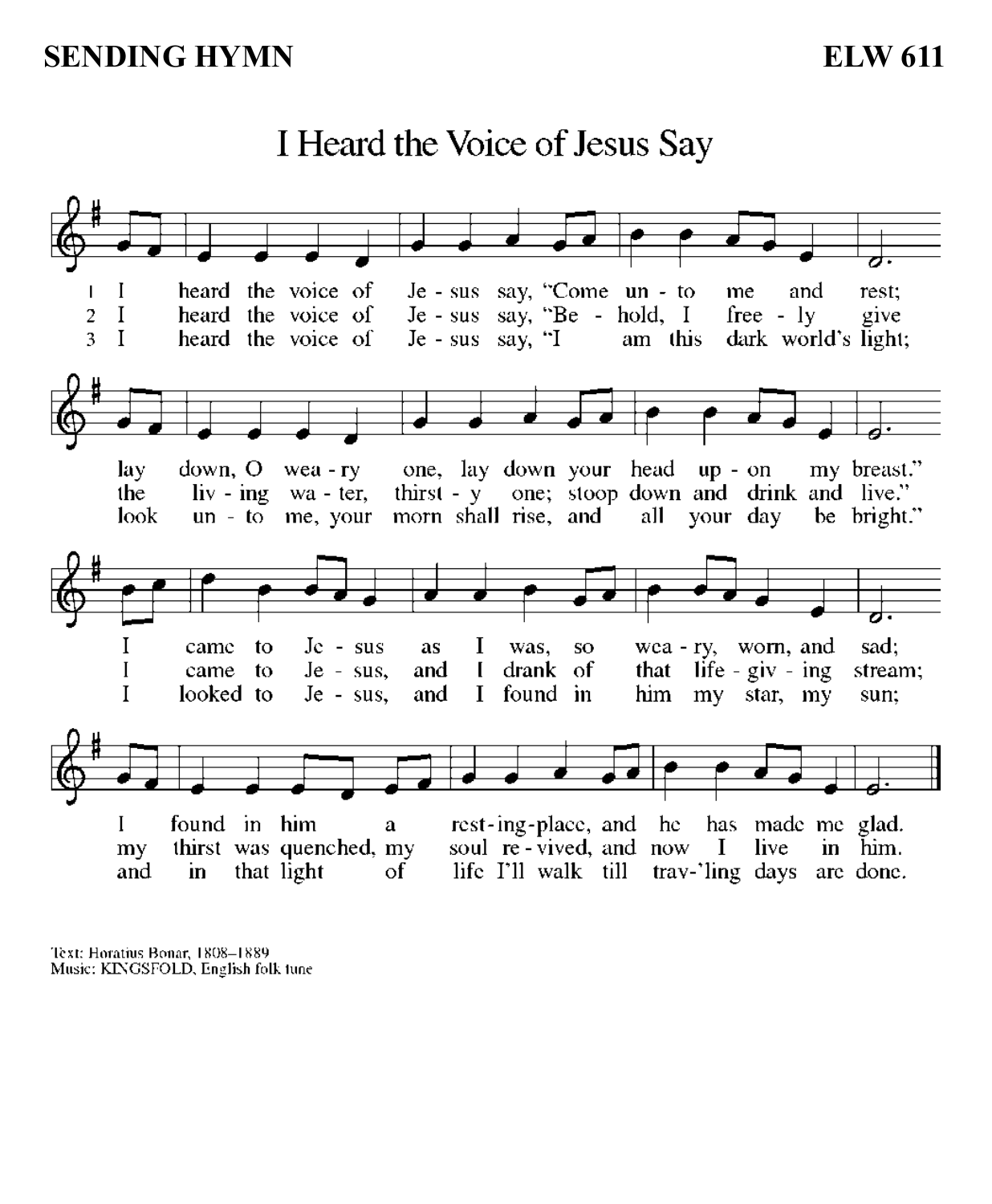#### **DISMISSAL**

- P Go in peace. Love your neighbor.
- **C Thanks be to God.**

*Our Worship Ends + Our Service Begins*